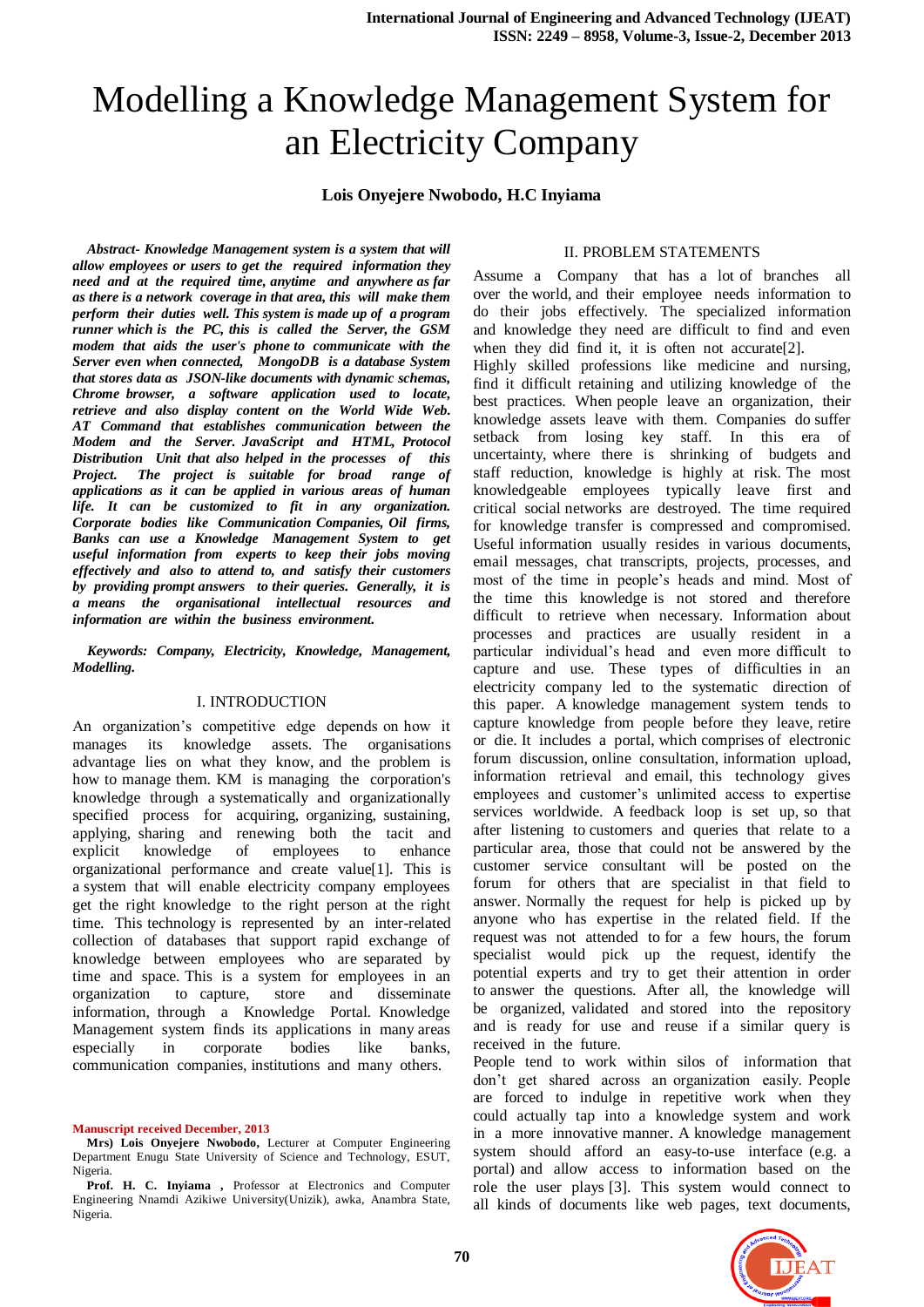spreadsheets, emails, PDF documents, images etc. Information also exists on people's heads and this system will provide an impetus for people to document or share knowledge that is resident in their heads.

Knowledge Management is an Information Technology systems that facilitate knowledge sharing and knowledge management. The main role of this Information Technology systems is to help employees share knowledge through common platforms and [electronic storage](http://en.wikipedia.org/wiki/Electronic_storage) to help make access simpler, encouraging economic reuse of knowledge. Information Technology systems can provide codification, personalization, electronic repositories for information and can help people locate each other to communicate directly. With appropriate training and education, IT systems can make it easier for organizations to acquire, store or disseminate knowledge.

## *Power Holding Company of Nigeria as a case study.*

The Power Holding Company of Nigeria (PHCN), formerly the National Electric Power Authority (NEPA) is an organisation governing the use of electricity in [Nigeria.](http://en.wikipedia.org/wiki/Nigeria)

## *Problems of Power Holding Company of Nigeria.*

Power is said to be the engine for growth and development in all economies of the world. Nigeria is one country with the poorest quality of electricity supply. More than 95% of Nigerians cannot boast of 5 hours of electricity supply daily. Many of the businesses in Nigeria depend on electricity but power outages plague these businesses, leading those who can afford them to rely on fossil-fuel-burning generators. A country whose occupants depend on electricity for their daily bread remains poorer and poorer without electricity. People, especially students struggle to read with candle light. It is impossible for our refrigerators to keep food, medicines etc fresh. Those electrical appliances that people have are powered by batteries and private power generating plants, which eat up a large share of their meagre incomes. Moreover, most useful information are stored in file cabinets, people's heads and minds which may be information about how most useful tasks are performed to keep the organisation moving. Experts who have those information may be reluctant or unavailable when the knowledge is needed. It is said that corruption, wastefulness, inconsistency and lack of planning are the problems facing PHCN, and it has been concluded that privatization will be

## III. AIMS AND RESEARCH OBJECTIVES

a solution to it.

The aim of the project reported in this paper is the identification, extraction, codification and transformation of tacit knowledge into explicit knowledge and on the creation of a repository of such explicit knowledge for an organisation, in a manner that makes the explicit knowledge easily sharable among the workforce.

The following specific objectives are pursued in order to realise the aim of the project.

- 1. Develop a data capture screen for each unit to match the way they prefer to present the information they have to share and store the captured information in a repository[4].
- 2. Develop a portal based approach for presenting information to each unit or department such that each

unit gets only the information that concerns them when accessing sharable ideas from the repository.

- 3. Develop a scheme implemented in software for tracking and remunerating contributors or users of best practice.
- 4. To develop an evaluation model to evaluate the extent of transformation that has taken place in the organizational knowledge at any instant in time.
- 5. To enhance the quality of customer services through the use of best practices grown through Knowledge Management.

#### IV. SCOPE OF WORK

This project focuses on the identification, capture, codification and transformation of tacit knowledge into explicit knowledge, for an organization. A platform that facilitates knowledge sharing created as well as a remuneration scheme for those who willingly share knowledge. The system is dynamic so as to always represent effectively, the current operational knowledge in an organization as well as provide a means of measuring knowledge growth in an organization.

## V. SIGNIFICANCE OF WORK

In a company, benefits are of two aspects;

- 1) Individual Aspect and 2) Organizational Aspect.
	- At the individual aspect level, knowledge management provides employee opportunities to improve in their skills, training and experiences through working together and sharing other people's knowledge and learning from one another, thereby improving personal performance, which leads to better career advancement.

At the organizational aspect level, knowledge management provides many benefits for an organization, such as:

- a) Increasing the organization's performance through improved efficiency, enhanced rate of production, quality and innovation.
- b) Providing greater access to expert knowledge, they make better decisions, streamline processes, reduce re-work, increase innovation, have higher data integrity and greater collaboration.
- c) Increasing the financial value of the organization by treating people's knowledge as an asset similar to traditional assets like inventory and capital facilities.
- d) Maintaining competitive edge as well as proprietary knowledge. Retention of intellectual property after an employee/expert leaves, if such knowledge is codified.
- f) Reducing training time for new employees. Can avoid re-inventing the wheel, reducing redundant work.

#### VI. KNOWLEDGE MANAGEMENT AND INFORMATION TECHNOLOGY (IT)

Knowledge management is first and foremost an IT based engineering management discipline that treats intellectual capital as a managed asset. Knowledge Management is an audit of ''intellectual assets'' that highlights unique sources, critical functions and potential bottlenecks which hinders knowledge flow to the point of use. It protects intellectual

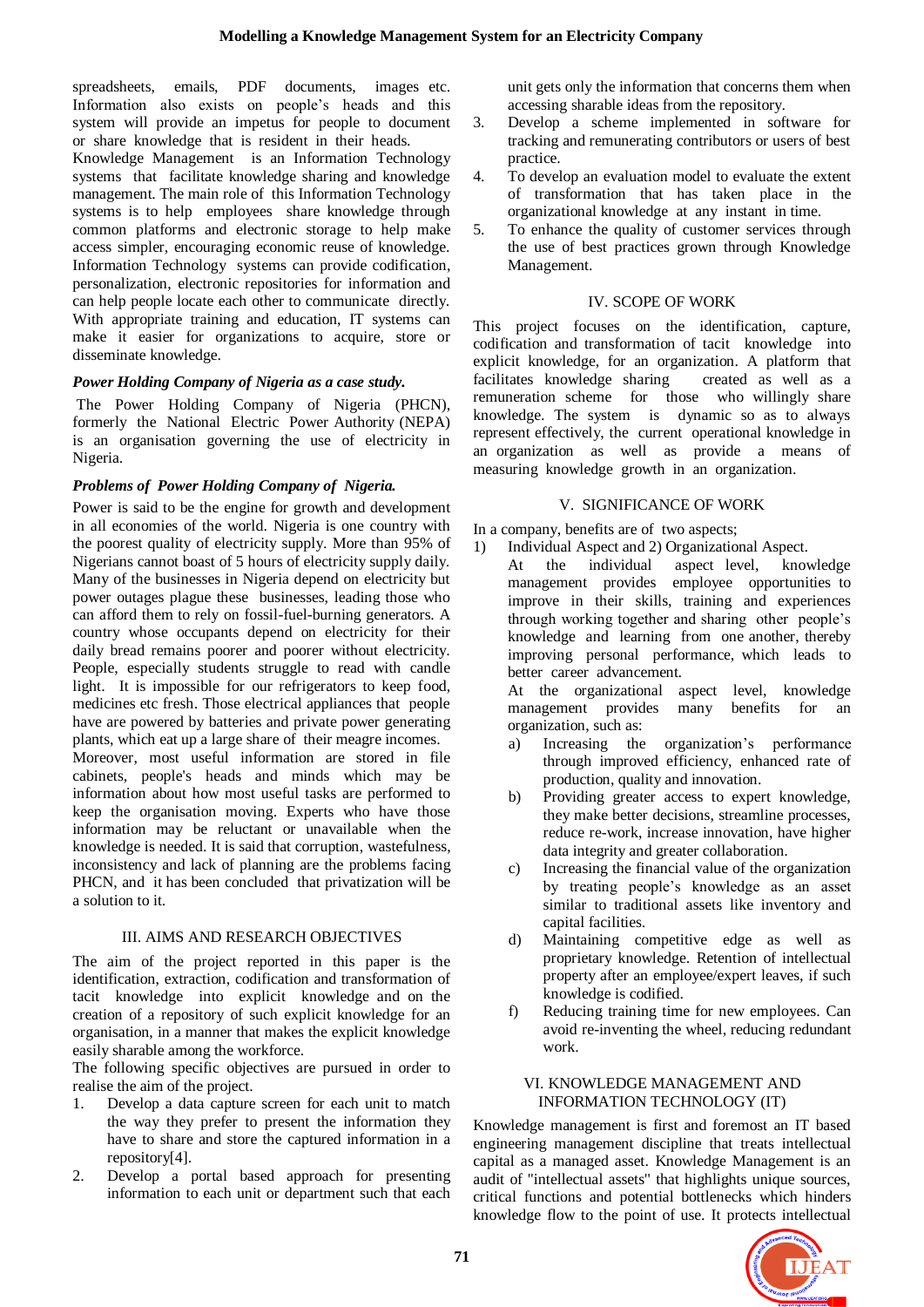assets from decay, seeks opportunities to enhance decisions, services and products through adding intelligence, increasing value and providing flexibility. To serve customers well and remain in business, companies must reduce their cycle time, operate with minimum fixed assets and overhead(people, inventory and facilities), shorten product development time, improve customer service, empower employees, innovate and deliver high quality products, enhance flexibility and adaptation, capture information, create knowledge, share and learn. None of this is possible without the use of IT to drive a continual focus on the creation, updating, availability, quality and use of knowledge by all employees and teams at work. Information Technology provides the framework and enabling technology to support knowledge creation, production, acquisition, aggregation, classification, analysis, filtering, transmission, dissemination, usage and/or retention. A Portal is a fundamental building block of a Knowledge management infrastructure. It provides both the production interface used for knowledge mapping and the consumption interface for accessing that knowledge.

The primary tool in the practice of knowledge management is process engineering and technology, this works in concert to streamline and enhance the capture and flow of an organisation's data, information and knowledge and to deliver it to individuals or groups engaged in accomplishing specific tasks. Information Technology is therefore the knowledge management enabler. It provides the foundation for solutions that automate and centralize the sharing of knowledge and fuelling of the innovative process.

#### VII. REVIEW OF RELATED LITERATURE

#### *A. Knowledge Management in Texaco Company*

Texaco, a company that pumps millions of barrels of oil a day, has discovered a new origin of power, which is the collective knowledge and expertise of all the workers in all the areas of the world. Texaco uses this system to help people share knowledge. One of this system at Texaco is ''People Net'', this is a search engine for employees on the company's intranet. Employees who have questions can use PeopleNet to see profiles of their colleagues who they think have the right answers[5].

Another tool that Texaco uses to connect its employees is a software system called knowledge mail from Tactile knowledge systems. This software analyses email sent and received by employees to help them make good contacts with colleagues who work on the same issues.

## *B. Knowledge Management in Commerce Bank*

Commerce Bank company realized that the most important asset "knowledge" was locked away in the file cabinets and in the heads of its associates. To support this initiative, Commerce Bank envisioned a solution which is a work flow based knowledge management system that could provide instant answers to customers[5]. To make this vision a reality, Commerce Bank chose to develop a system based on IBM's Lotus Notes, which the bank has been using since 1995, so they used the IBM's Dominus server, the Lotus notes client and an application development tool. Commerce bank created a fully fledged knowledge management system called WoW.Answers Guide. It was introduced in 2000, and provides a central repository of knowledge about all bank transactions, helps

employees learn a process and respond to customer inquiries and stores information electronically.

#### *C. Knowledge Management System used to Capture Criminals*

To improve in capabilities, the police service has implemented a collaborative, Web-based knowledge management system to improve access and management of case files. Now police can access over 6000,000 case files online, of which the hard copy occupies over nine miles of shelf space.[5] The new system provides officers and support staff with a much faster, more efficient method of tracking down case papers, which can often contain information that will help in new investigation. The system will enable more precise search results, ultimately enabling officers to investigate crimes more effectively, and the complete record are available 24/7.

## VIII. METHODOLOGY

There are several definitions of methodology:

- 1. A system of methods or rules applied in a science.
- 2. The analysis of the principles of methods, rules and postulates employed by a discipline.
- 3. The systematic study of methods that are, can be or have been applied within a discipline [6].

It is therefore, a set of methods by which one can follow to arrive to a certain solution.

## *A. Types of Methodology:*

There are several methods that can be applied in a project, they are:

i) Structured analysis and design Method: These are methods for analyzing and converting business requirements into specifications and ultimately, computer programs and related manual procedures[6].

ii) Data Flow Diagrams: A Data Flow Diagram (DFD) is a graphical representation of the flow of data through an information system. It explains the course or movement of information in a process. DFD illustrates this flow of information in a process based on the inputs and outputs.



**Fig 1: Data Flow diagram of the System**

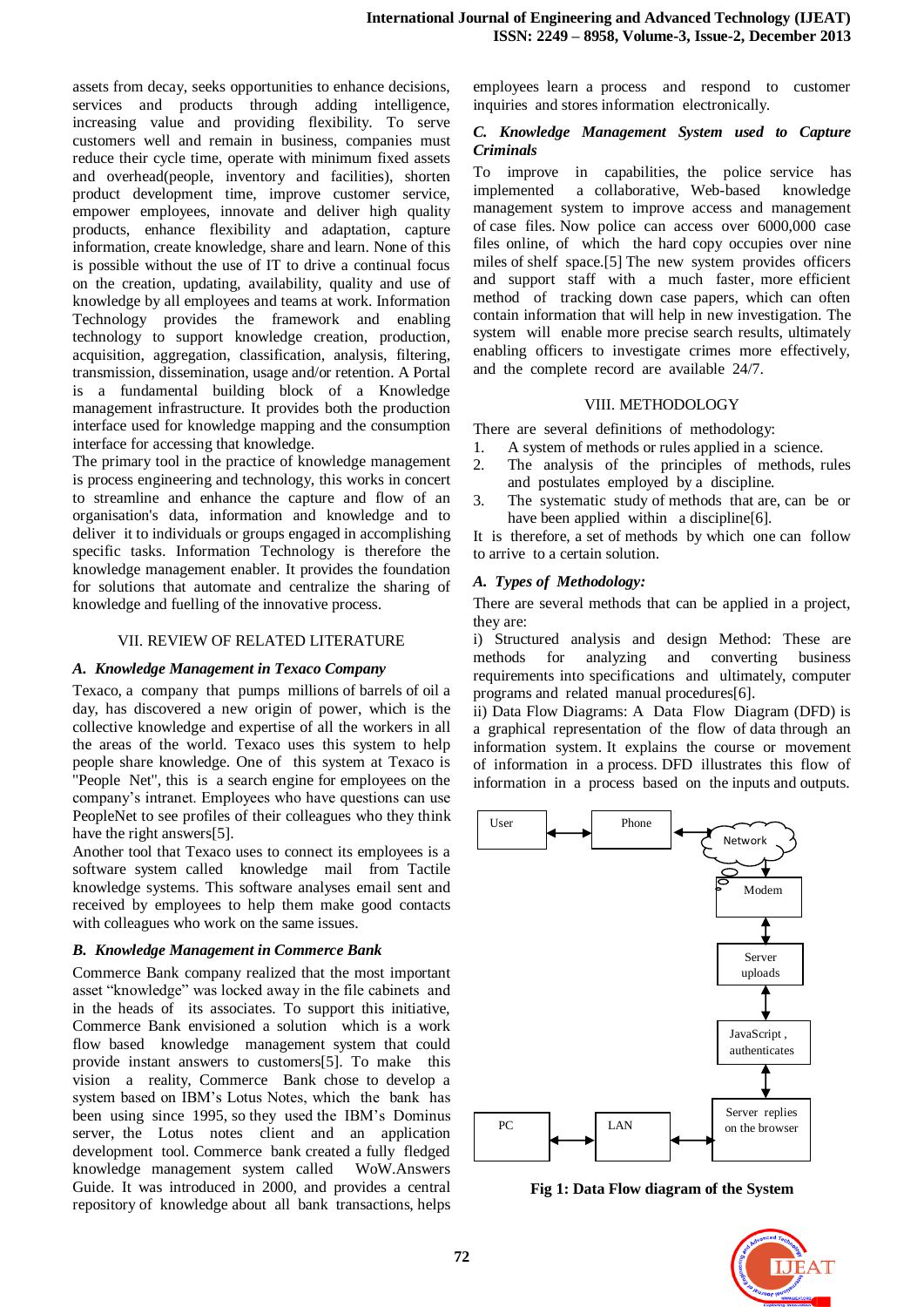Knowledge can be accessed through a user's mobile phone from any location within and outside Nigeria. Fig 1 depicts the way data flows within the Knowledge Management System, first from the user to Mobile Phone through the network, to the modem that upload the Server. Before one can access the portal, he /she must be a member of the company and will have a valid pin, the JavaScript validates the inputs while PHP authenticates the inputs by the user. SQL queries the database(MongoDB) based on the request of the user, which later replies on the browser. LAN connection could be used to connect other computers to the server.

iii) SSADM: This divides an application development project into modules, stages, steps and provides a framework for describing projects in a fashion suited to managing the project. SSADM's objectives are to:

- Improve project management.
- make more effective use of experienced and inexperienced development staff.
- Develop better quality systems.
- Make projects resilient to the loss of staff.
- Enable projects to be supported by computer -based tools such as computer aided software engineering systems.
- Establish a framework for good communication between participants in a project.

## SSADM has two approaches:

a) Top Down Approach: This is a design methodology that proceeds from the general to the particular, and that provides a formal mechanism for breaking complex process designs into functional descriptions, reviewing progress and allowing modifications. It is essentially breaking down a system to gain insight into its compositional sub-systems[7]. In a top-down approach an overview of the system is first formulated, specifying but not detailing any first-level subsystems. Each subsystem is then refined in yet greater detail, sometimes in many additional subsystem levels, until the entire specification is reduced to base elements.

b) Bottom up Approach: In a bottom-up approach the individual base elements of the system are first specified in great detail. These elements are then linked together to form larger subsystems, which then in turn are linked, sometimes in many levels, until a complete top-level system is formed. This strategy often resembles a "seed" model, whereby the beginning are small, but eventually grow in complexity and completeness.

## *Choice of Design Approach*

SSADM is best design approach adopted for the project because it is well documented. Because it has thorough roadmap/guidelines, it is hard to go off-track. High quality system is delivered at the end of the project. Suits hierarchical organisations like government bodies.

#### IX. DEVELOPMENT PLATFORM/LANGUAGES OF THE SYSTEM

- 1) Server, a program runner
- 2) Chrome browser
- 3) MongoDB
- 4) MTN Modem
- 5) User's Phone
- 6) Protocol Distribution Unit(PDU)
- 7) AT Command
- 8) PHP
- 9) Html
- 10) JavaScript
- 11) Windows Operating system
- 12) Graphic Software used is FIREWORKS (Micro media)
- 13) Local Host URL- HTTP:// LOCALHOST/KMP/INDEXPhP
- 14) Internet URL-PHCNPORTAL.NET
- The functions of the system are:
- Information upload
- Information Retrieval
- Login Authentication
- Forum Discussion
- E-mail
- Online Consultation

The Home Page of the Portal is thus: Macromedia Fireworks MX –Graphics Design Interface.



**Fig 2: Model of the New System.**

Fig 2 illustrates how the four nodes of knowledge form a continual cycle that is shaped by series of shifts between the different modes. It is important to note that the movement through the four modes is not a circle, but rather a spiral. This spiral becomes larger as it moves up the ontological levels from individual to group to organization through inter organization.

Knowledge conversion can be achieved through the processes of: socialisation, externalisation, combination and internalisation For example, through socialisation a PHCN manager can learn the tacit secrets of conducting market research from a senior manager (tacit to tacit) in the same Organisation. Through externalisation, the manager can then translate these secrets into explicit knowledge (tacit to explicit) and communicate it to subordinates (explicit to explicit). The subordinates then standardise this knowledge and put it into a marketing report. Finally, through internalisation, experience gained from conducting market research, enriches the manager's own tacit knowledge base.

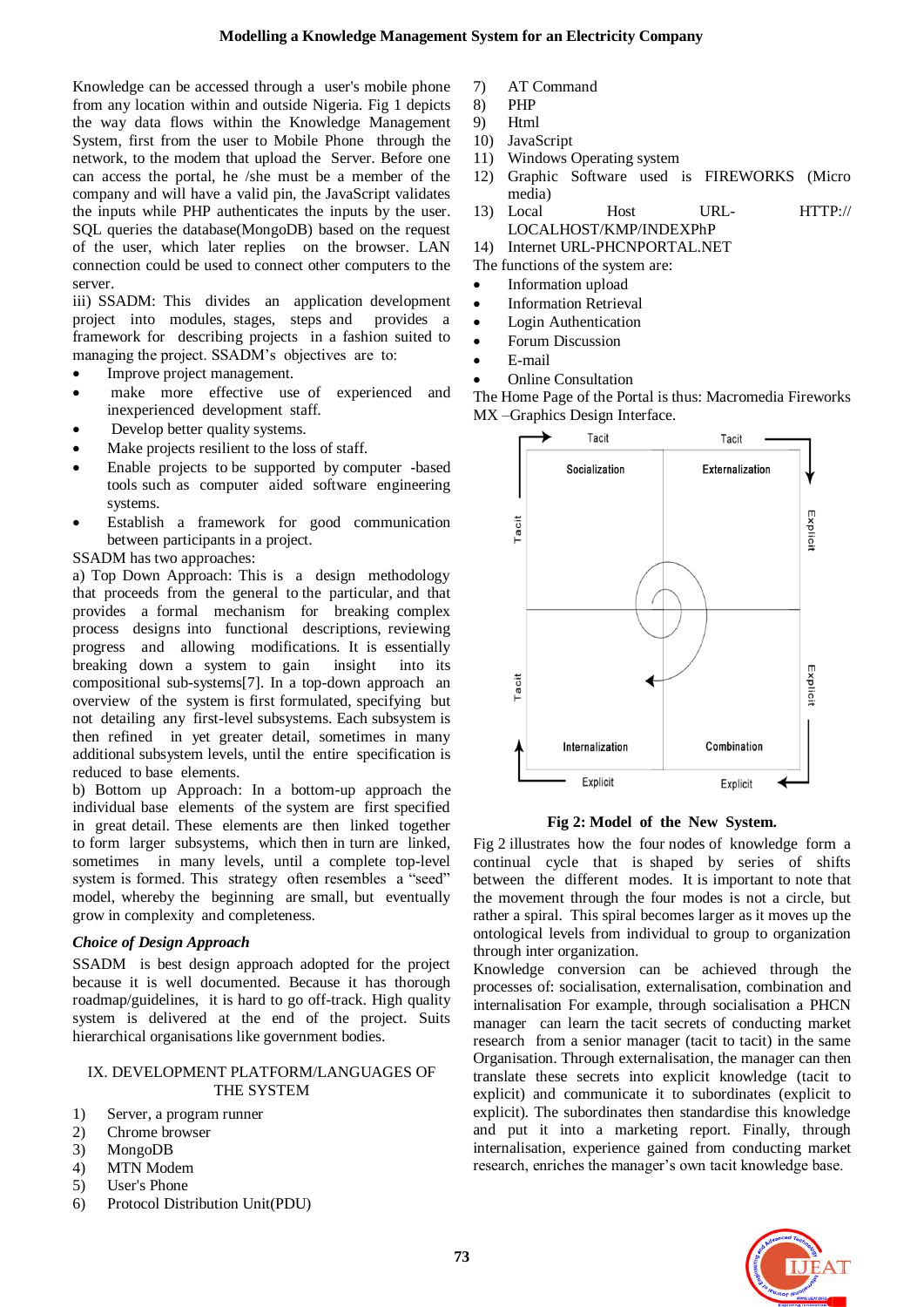

**Fig 3: Full Diagram of the System**

Fig 3 depicts the way data flows within the Knowledge Management System, first a genuine member of a company logs in with his email and pin number, the server authenticates it by checking for its existence in the mongoDB, before the user accesses other post or contributes. Only the server management could see other posts. An employee that uses the Portal, sees only the information that concerns him. Examples are posts from his unit, forum and the logout button. The other windows like the edit user, add user, add user and the remuneration are handled an administrative personnel etc. A user can access and contribute using his phone. He enters using the email and pin number on the mobile phone, sends it through a GSM network to a receiving modem that interacts with the sever through AT Commands. The server authenticates it by checking the data in the mongoDB, if he is a genuine member of the company, then access will be allowed else it will be denied. Other Computers can get information from the Server through a LAN connection.



**Fig 4: Order of Operations in knowledge Management System**

Fig 4 is the sequence of operation in a knowledge management system. A user inputs his email address and pin number that will give him access to the portal. It is sent through a network, the modem/phone receives the data, a software in server accesses the modem for data and checks for the authentication of the data through the mongoDB, the software in server receives/updates data for posts and uses AT Command to program modem so as to send answers to the initial request through the user's phone.

# X. CHALLENGES IN KNOWLEDGE SHARING

Knowledge sharing constitute a major challenge in the field of knowledge management. The difficulty of knowledge sharing resides in the transference of knowledge from one entity to another. Some employees tend to resist sharing their knowledge because of the notion that knowledge is property; ownership, therefore, becomes very important. In